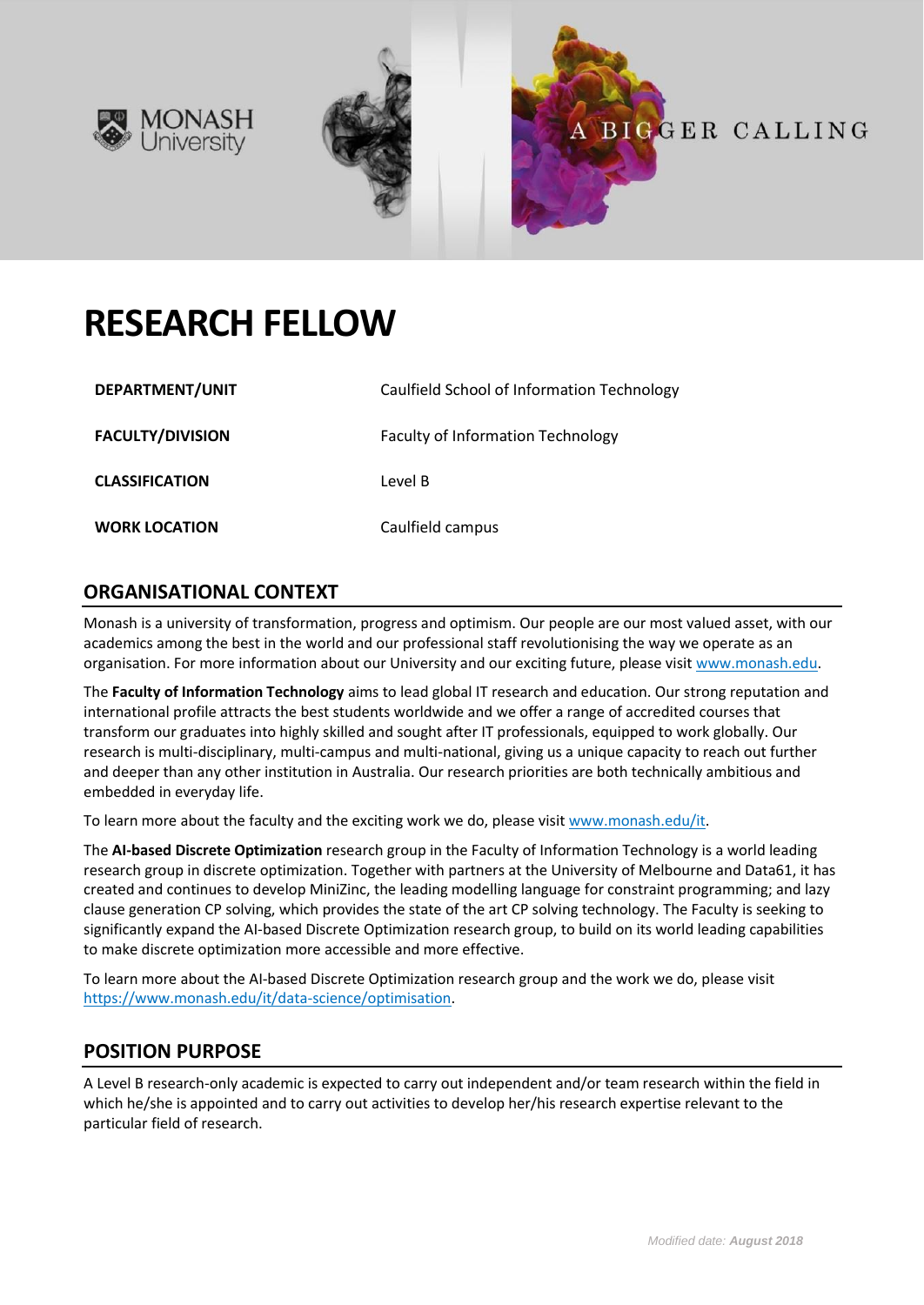You will be part of a team who collaboratively work on all aspects of the project, from concepts, theoretical underpinning, and design, through implementation and experimentation, to publication of results, curation of data, and maintenance of generated software. Primary responsibilities of the positions will be both the development of, and experimentation with, constraint solving methods and related mathematical techniques; or the development of modelling language constructs, and analyses and transformations that can produce efficient inputs to solvers. You will work side by side with a large number of other researchers in analysis, optimization, and programming language technologies, including groups from the University of Melbourne and CSIRO Data61.

**Reporting Line:** You will report to Professor Peter Stuckey

**Supervisory Responsibilities:** Not applicable

**Financial Delegation:** Not applicable

**Budget Responsibilities:** Not applicable

#### **KEY RESPONSIBILITIES**

Specific duties required of a Level B research-only academic may include:

- **1.** The conduct of research either as a member of a team or independently and the production of conference and seminar papers and publications from that research
- **2.** Supervision of research-support staff involved in the staff member's research
- **3.** Guidance in the research effort of junior members of research-only Academic staff in her/his research area
- **4.** Contribution to the preparation or, where appropriate, individual preparation of research proposal submissions to external funding bodies
- **5.** Involvement in professional activities including, subject to availability of funds, attendance at conferences and seminars in the field of expertise
- **6.** Administrative functions primarily connected with her/his area of research
- **7.** Occasional contributions to the teaching program within the field of the staff member's research
- **8.** Co-supervision or, where appropriate, supervision of major honours or postgraduate research projects within the field of the staff member's area of research
- **9.** Attendance at meetings associated with research or the work of the organisational unit to which the research is connected and/or at departmental, school and/or faculty meetings and/or membership of a limited number of committees

### **KEY SELECTION CRITERIA**

#### **Education/Qualifications**

- **1.** The appointee will have:
	- A PhD in Computer Science, Mathematics or a related discipline from a recognised university and subsequent qualifications and research experience in the area; or
	- an equivalent combination of relevant experience and/or education/training

#### **Knowledge and Skills**

- **2.** Demonstrated strong record of publications, conference papers, reports and/or professional and/or technical contributions in the relevant discipline area
- **3.** Significant research experience in one or more of the following areas: constraint programming, mixed integer programming, SAT and SAT Modulo Theories, modelling languages, program analysis